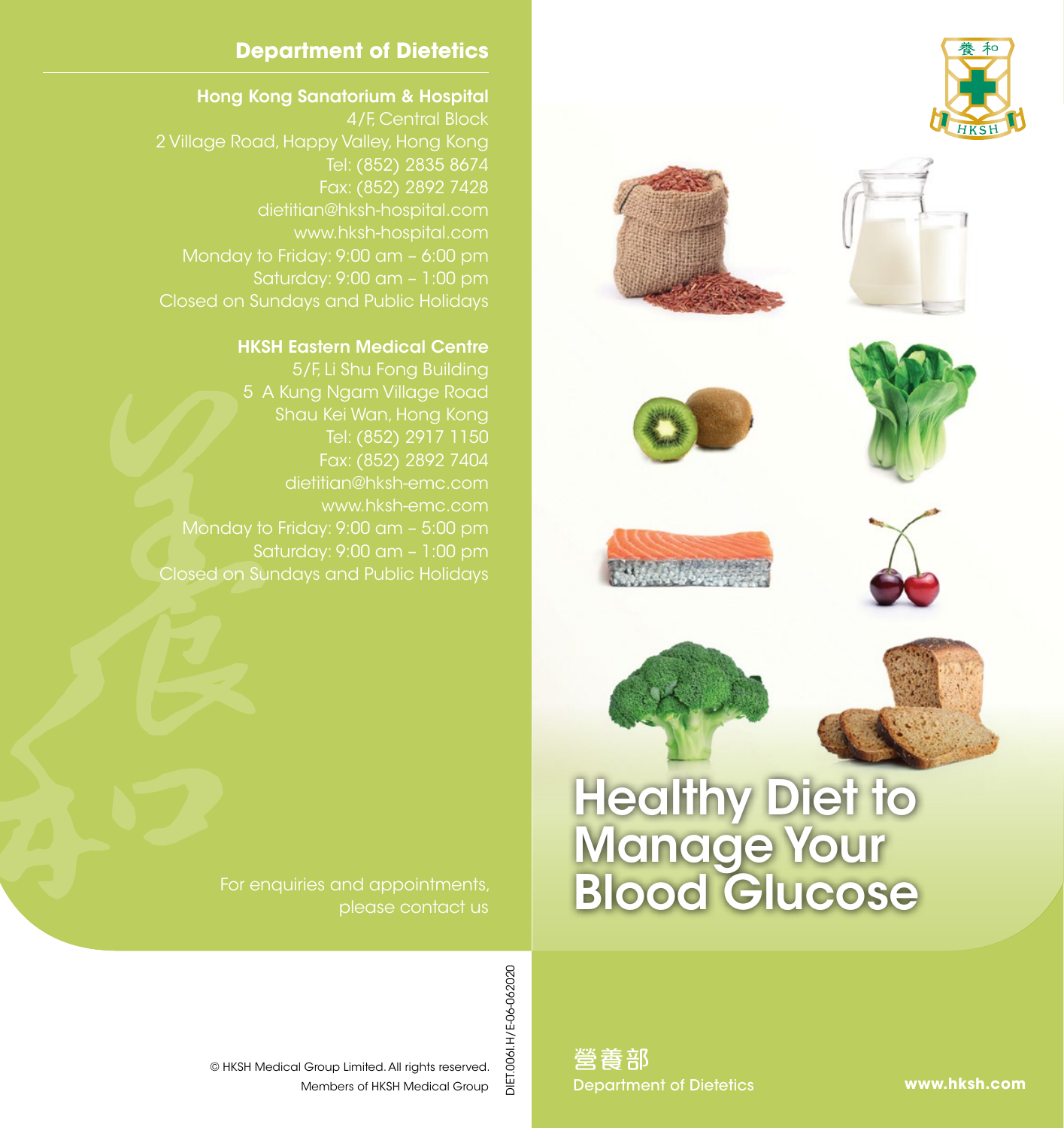# What Is Diabetes?

Diabetes is when the body cannot use blood glucose effectively, resulting in an abnormally high blood glucose level. This happens when the body cannot react to insulin appropriately or when there is a lack of insulin produced by the pancreas.

# Function of Insulin

What we commonly refer to as "blood sugar" is the glucose in our blood. After each meal, sugars and carbohydrates in foods are absorbed and turned into blood glucose, causing the blood glucose level to rise. Insulin then acts as a key and opens the "door" of various organ cells, allowing the glucose in blood to be transported into cells and to be either converted into energy or stored as muscle glycogen, liver glycogen or fat for future use.

# Symptoms

There can be no obvious symptoms for diabetes, and some patients only find out after body check.

Here are some common symptoms related to diabetes:

- Frequent urination and increased urine volume
- Excessive thirst
- Fatigue
- Increased appetite
- Rapid weight loss
- Itchy skin
- Higher propensity to vaginal infection and thus vaginal discomfort
- Eyesight problems
- Wounds are highly infectious and take longer to heal
- Pain, weakness or numbness in the feet

# Basic Principles of Diabetes Diet Treatment

# A balanced diet with a wide variety of food to assimilate enough nutrients



## Regular portions and meal patterns to maintain a desirable blood glucose level

When carbohydrates are digested and absorbed, they are converted into blood glucose, which in turn raises the blood glucose level. Therefore, diabetic patients must regulate their carbohydrate intake, and spread out the consumption of carbohydrate-dense foods throughout the day among breakfast, lunch, dinner and snacks between meals. This helps control the blood glucose level, thus minimising the risk of acute diabetes-related illnesses, such as hypoglycemia and diabetic coma. This is especially important for those who undergo insulin injections and drug treatments.

## Limited intake of high-sugar foods, sweets and desserts

Sugar is a type of carbohydrates. Generally speaking, high-sugar foods contain a high level of carbohydrates, thus the consumption of even a small amount would cause blood glucose to rise rapidly. In addition, highsugar foods often lack nutrients, and it is therefore beneficial to minimise their intake. If you intend to consume the food items below, you are advised to consult a registered dietitian on how to adjust your intake of other carbohydrates.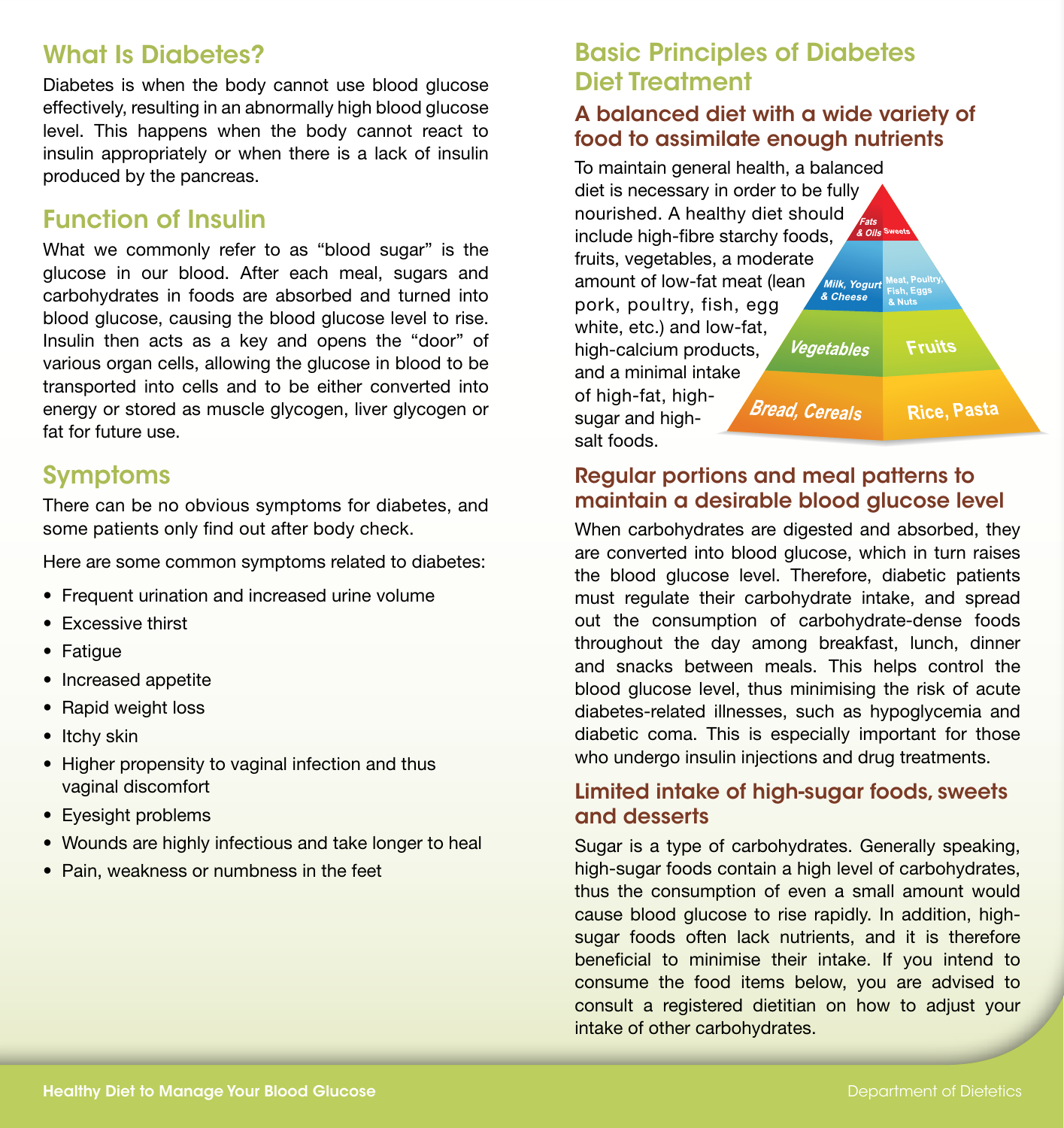High-sugar foods include:

#### • Sugars

- White sugar (various types), light brown sugar, coffee sugar, brown sugar, honey, rock sugar, cane sugar, fructose (try to replace sugars with artificial sweeteners)

#### • Sugary drinks

- Condensed milk, chocolate milk, flavoured milk and drinks, milkshakes, soft drinks, fruit juices, yoghurt drinks, sports drinks, sweetened milk tea and coffee

#### • Tinned and preserved fruits

- Tinned and preserved fruits with syrup, sweetened dried fruits, candied ginger, preserved prunes, sweet plums, licorice lemon, haw flakes

#### • Chinese desserts and pastries

- Sweet soups, egg custard, milk pudding, mooncakes, brown sugar glutinous rice cakes, chestnut cakes, pastries, candies

#### • Western desserts and cakes

- Cheesecakes, pies, tarts, cookies, jelly, pudding, ice cream, mousse

#### • Sugary sauces

- Ketchup, sweet sauce, plum sauce, sweet and sour sauce, hoisin sauce, oyster sauce, barbeque sauce, jam

#### • Sugary soup ingredients

- Dried dates, dried longans, candied dates, candied winter melons, dried figs

# Moderate intake of starchy foods

Starch is a type of carbohydrates. In our diet many foods contain starch, most of which are rich in nutrients. Therefore we cannot exclude starch from our diet. Registered dietitians would guide you on your starchy food portions in order to control the blood glucose level. Remember to balance the starchy food portions per meal accordingly.

Foods that are high in starch:

- Grains, such as rice, noodles, pasta, bread, oats, biscuits
- Root vegetables, such as potatoes, pumpkins, sweet potatoes, yams, lotus roots, carrots, corn
- Dried beans and bean products: red / green beans, black eyed peas, rice beans, lily bulbs, kidney beans, hyacinth beans, vermicelli
- Fruits, such as grapes, oranges, bananas, apples
- Soya bean products, such as sweetened soya milk, soy yoghurt, cooked soya beans
- Dairy products, such as fresh milk, evaporated milk, milk powder, yoghurt